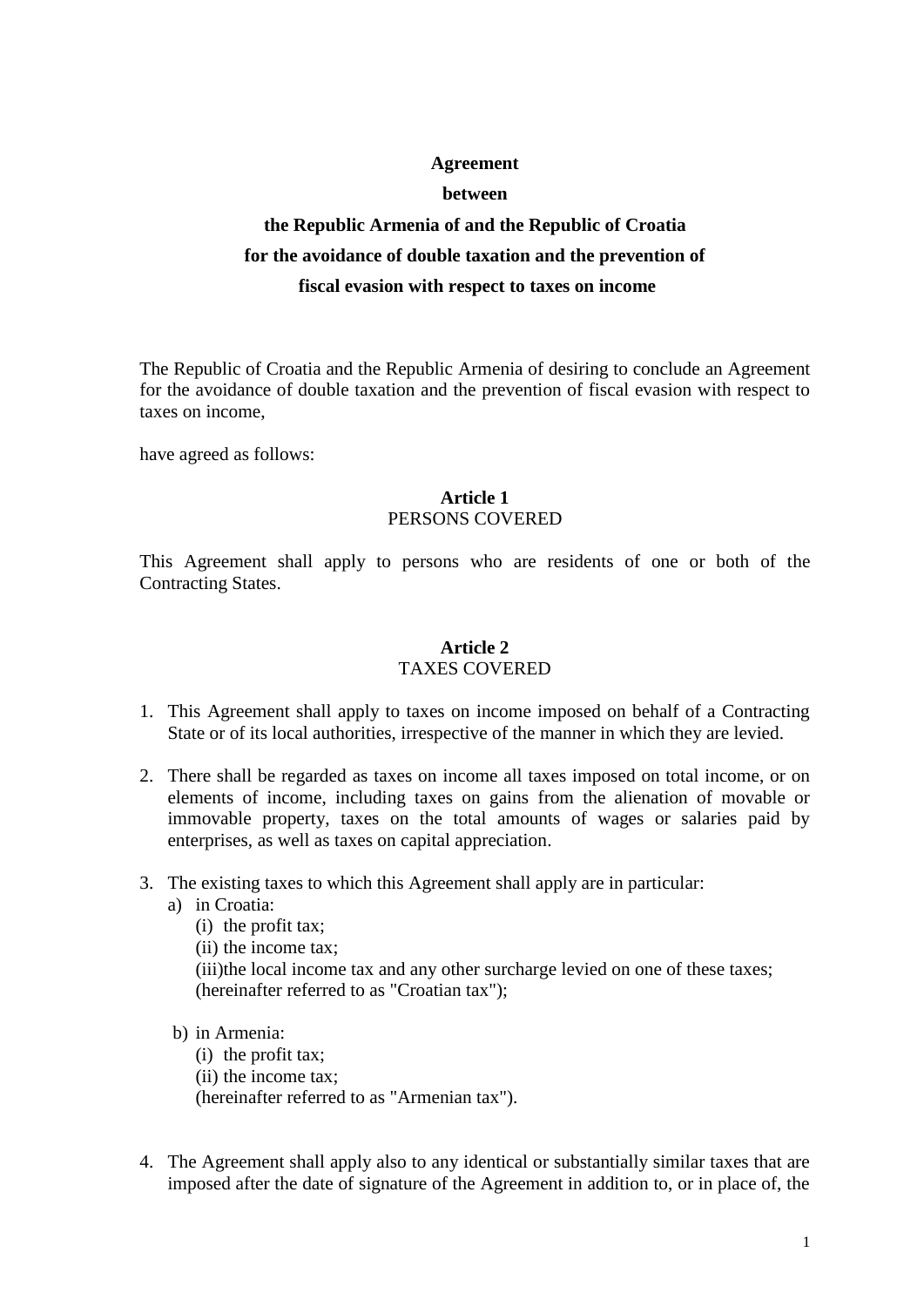existing taxes. The competent authorities of the Contracting States shall notify each other of any significant changes which have been made in their taxation laws.

### **Article 3** GENERAL DEFINITIONS

- 1. For the purposes of this Agreement, unless the context otherwise requires:
	- a) the term "Croatia" means the territory of the Republic of Croatia as well as those maritime areas adjacent to the outer limit of territorial sea, including seabed and sub-soil thereof, over which the Republic of Croatia in accordance with international law and the laws of the Republic of Croatia exercises its sovereign rights and jurisdiction;
	- b) the term "Armenia" means the Republic of Armenia and, when used in the geographical sense, means the territory, including land, water, bowels and air spaces upon which the Republic of Armenia exercises its sovereign rights and jurisdiction according to national legislation and international law;
	- c) the terms "a Contracting State" and "the other Contracting State" mean, as the context requires, Armenia or Croatia;
	- d) the term "person" includes an individual, a company and any other body of persons;
	- e) the term "company" means any body corporate or any entity which is treated as a body corporate for tax purposes;
	- f) the term "enterprise" applies to the carrying on of any business;
	- g) the terms "enterprise of a Contracting State" and "enterprise of the other Contracting State" mean respectively an enterprise carried on by a resident of a Contracting State and an enterprise carried on by a resident of the other Contracting State;
	- h) the term "international traffic" means any transport by a ship, boat, aircraft or road transport vehicle operated by an enterprise which has its place of effective management in a Contracting State**,** except when the ship, aircraft or road transport vehicle is operated solely between places in the other Contracting State;
	- i) the term "competent authority" means:

(i) in Croatia, the Minister of Finance or his authorized representative,

(ii) in Armenia, the Minister of Finance and Economy and the Head of State Tax Service at the Government or their authorized representatives;

- j) the term "national" means:
	- (i) any individual possessing the nationality of a Contracting State;
	- (ii) any legal person, partnership or association deriving its status as such from the laws in force in a Contracting State;
- k) the term "business" includes the performance of professional services and of other activities of an independent character.
- 2. As regards the application of the Agreement at any time by a Contracting State, any term not defined therein shall, unless the context otherwise requires, have the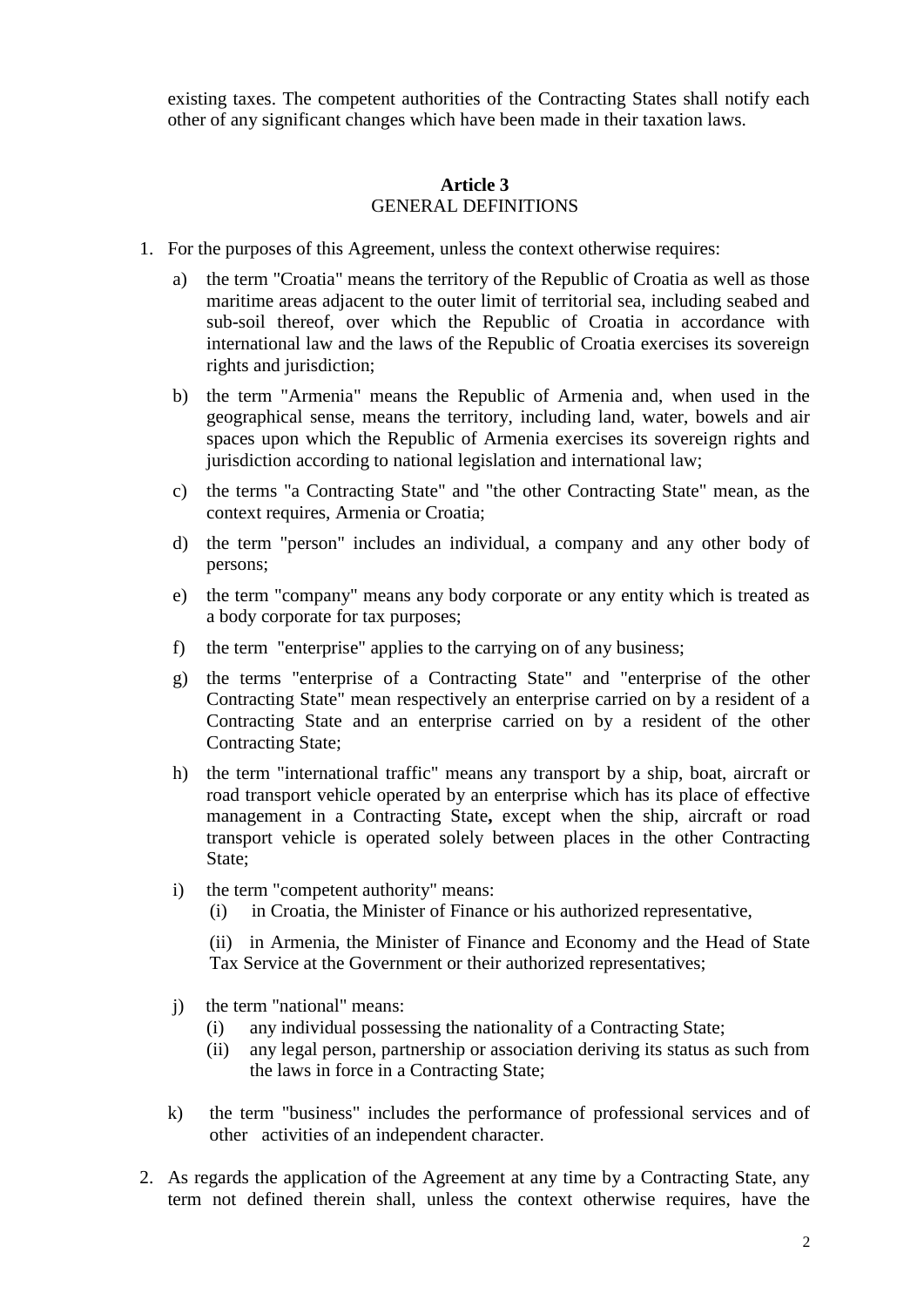meaning that it has at that time under the law of that State for the purposes of the taxes to which the Agreement applies, any meaning under the applicable tax laws of that State prevailing over a meaning given to the term under other laws of that State.

### **Article 4** RESIDENT

- 1. For the purposes of this Agreement, the term "resident of a Contracting State" means any person who, under the laws of that State, is liable to tax therein by reason of his domicile, residence, place of management or any other criterion of a similar nature, and also includes that State and any local authority thereof. This term, however, does not include any person who is liable to tax in that State in respect only of income from sources in that State situated therein.
- 2. Where by reason of the provisions of paragraph 1 an individual is a resident of both Contracting States, then his status shall be determined as follows:
	- a) he shall be deemed to be a resident only of the State in which he has a permanent home available to him; if he has a permanent home available to him in both States, he shall be deemed to be a resident only of the State with which his personal and economic relations are closer (centre of vital interests);
	- b) if the State in which he has his centre of vital interests cannot be determined, or if he has not a permanent home available to him in either State, he shall be deemed to be a resident only of the State in which he has an habitual abode;
	- c) if he has an habitual abode in both States or in neither of them, he shall be deemed to be a resident only of the State of which he is a national;
	- d) if he is a national of both States or of neither of them, the competent authorities of the Contracting States shall settle the question by mutual agreement.
- 3. Where by reason of the provisions of paragraph 1 a person other than an individual is registrated as such in both Contracting States, then it shall be deemed to be a resident of the State in which its place of effective management is situated. If there is doubt as to where the place of effective management of a person other than an individual is situated, the competent authorities shall endevour to agree where the place of effective management of such person is situated.

### **Article 5** PERMANENT ESTABLISHMENT

- 1. For the purposes of this Agreement, the term "permanent establishment" means a fixed place of business through which the business of an enterprise is wholly or partly carried on.
- 2. The term "permanent establishment" includes especially:
	- a) a place of management;
	- b) a branch;
	- c) an office;
	- d) a factory;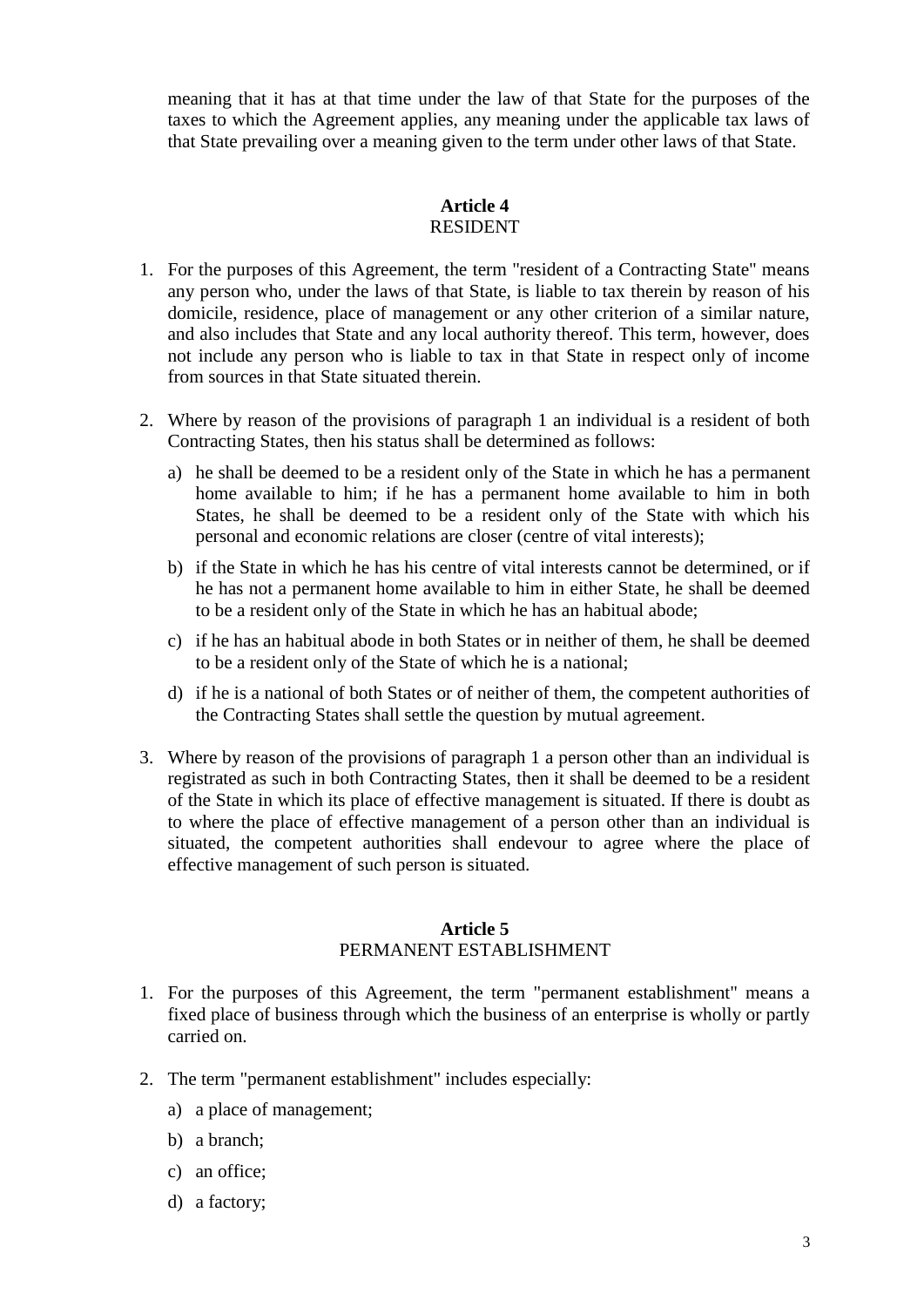- e) a workshop;
- f) premises used as a sales outlet, and
- g) a mine, an oil or gas well, a quarry or any other place of extraction of natural resources.
- 3. A building site or construction or installation project constitutes a permanent establishment only if it lasts more than six months.
- 4. Notwithstanding the preceding provisions of this Article, the term "permanent establishment" shall be deemed not to include:
	- a) the use of facilities solely for the purpose of storage, display or delivery of goods or merchandise belonging to the enterprise;
	- b) the maintenance of a stock of goods or merchandise belonging to the enterprise solely for the purpose of storage, display or delivery;
	- c) the maintenance of a stock of goods or merchandise belonging to the enterprise solely for the purpose of processing by another enterprise;
	- d) the maintenance of a fixed place of business solely for the purpose of purchasing goods or merchandise or of collecting information, for the enterprise;
	- e) the maintenance of a fixed place of business solely for the purpose of carrying on, for the enterprise, any other activity of a preparatory or auxiliary character;
	- f) the maintenance of a fixed place of business solely for any combination of activities mentioned in sub-paragraphs a) to e), provided that the overall activity of the fixed place of business resulting from this combination is of a preparatory or auxiliary character.
- 5. Notwithstanding the provisions of paragraphs 1 and 2, where a person other than an agent of an independent status to whom paragraph 6 applies - is acting on behalf of an enterprise and has, and habitually exercises, in a Contracting State an authority to conclude contracts in the name of the enterprise, that enterprise shall be deemed to have a permanent establishment in that State in respect of any activities which that person undertakes for the enterprise, unless the activities of such person are limited to those mentioned in paragraph 4 which, if exercised through a fixed place of business, would not make this fixed place of business a permanent establishment under the provisions of that paragraph.
- 6. An enterprise shall not be deemed to have a permanent establishment in a Contracting State merely because it carries on business in that State through a broker, general commission agent or any other agent of an independent status, provided that such persons are acting in the ordinary course of their business.
- 7. The fact that a company which is a resident of a Contracting State controls or is controlled by a company which is a resident of the other Contracting State, or which carries on business in that other State (whether through a permanent establishment or otherwise), shall not of itself constitute either company a permanent establishment of the other.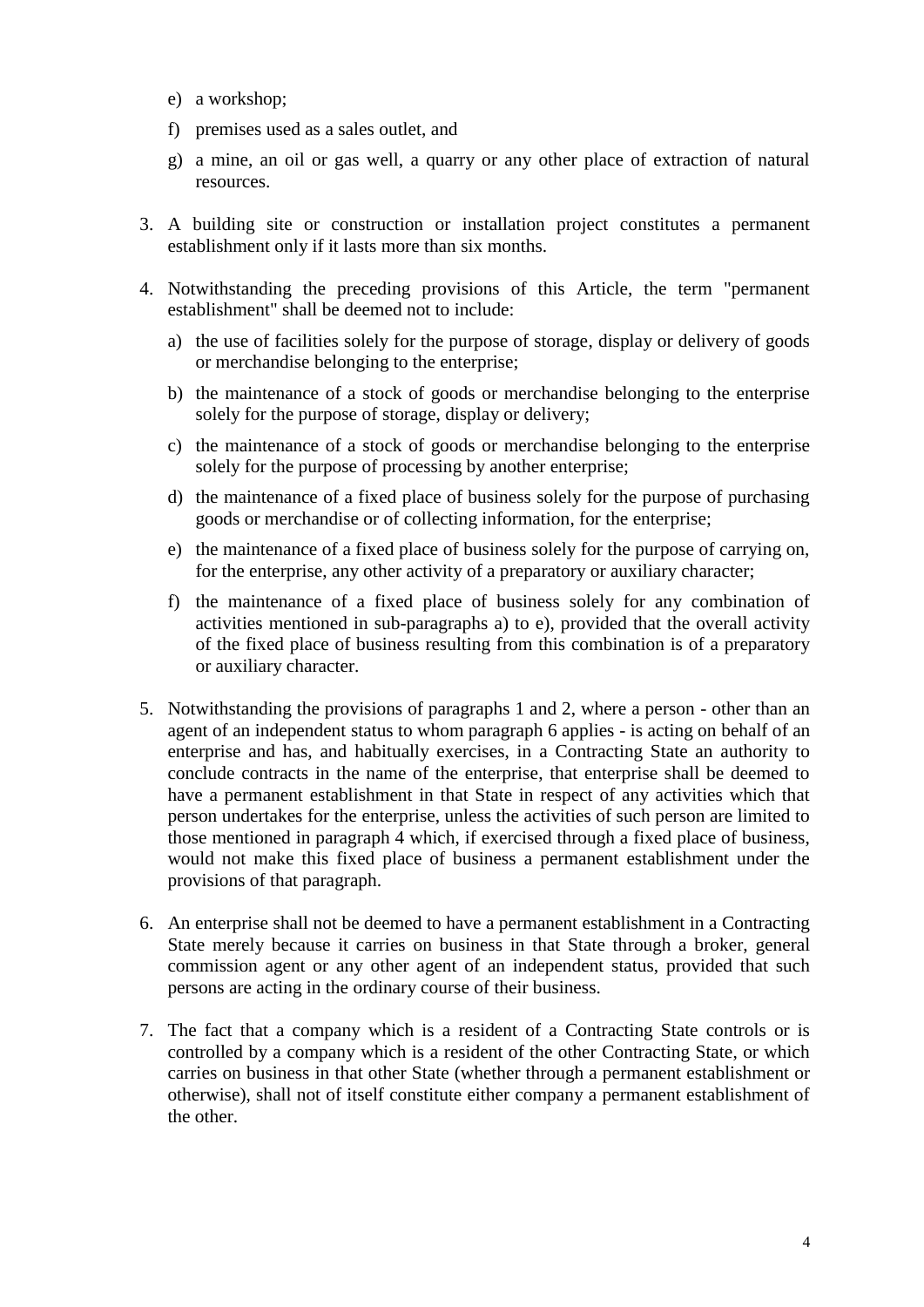### **Article 6** INCOME FROM IMMOVABLE PROPERTY

- 1. Income derived by a resident of a Contracting State from immovable property (including income from agriculture or forestry) situated in the other Contracting State may be taxed in that other State.
- 2. The term "immovable property" shall have the meaning which it has under the law of the Contracting State in which the property in question is situated. The term shall in any case include property accessory to immovable property, livestock and equipment used in agriculture and forestry, rights to which the provisions of general law respecting landed property apply, usufruct of immovable property and rights to variable or fixed payments as consideration for the working of, or the right to work, mineral deposits, sources and other natural resources; ships, boats, aircraft and road transport vehicles shall not be regarded as immovable property.
- 3. The provisions of paragraph 1 shall apply to income derived from the direct use, letting, or use in any other form of immovable property.
- 4. The provisions of paragraphs 1 and 3 shall also apply to the income from immovable property of an enterprise.

# **Article 7** BUSINESS PROFITS

- 1. The profits of an enterprise of a Contracting State shall be taxable only in that State unless the enterprise carries on business in the other Contracting State through a permanent establishment situated therein. If the enterprise carries on business as aforesaid, the profits of the enterprise may be taxed in the other State but only so much of them as is attributable to that permanent establishment.
- 2. Subject to the provisions of paragraph 3, where an enterprise of a Contracting State carries on business in the other Contracting State through a permanent establishment situated therein, there shall in each Contracting State be attributed to that permanent establishment the profits which it might be expected to make if it were a distinct and separate enterprise engaged in the same or similar activities under the same or similar conditions and dealing wholly independently with the enterprise of which it is a permanent establishment.
- 3. In determining the profits of a permanent establishment, there shall be allowed as deductions expenses which are incurred for the purposes of the permanent establishment, including executive and general administrative expenses so incurred, whether in the State in which the permanent establishment is situated or elsewhere.
- 4. Insofar as it has been customary in a Contracting State to determine the profits to be attributed to a permanent establishment on the basis of an apportionment of the total profits of the enterprise to its various parts, nothing in paragraph 2 shall preclude that Contracting State from determining the profits to be taxed by such an apportionment as may be customary; the method of apportionment adopted shall, however, be such that the result shall be in accordance with the principles contained in this Article.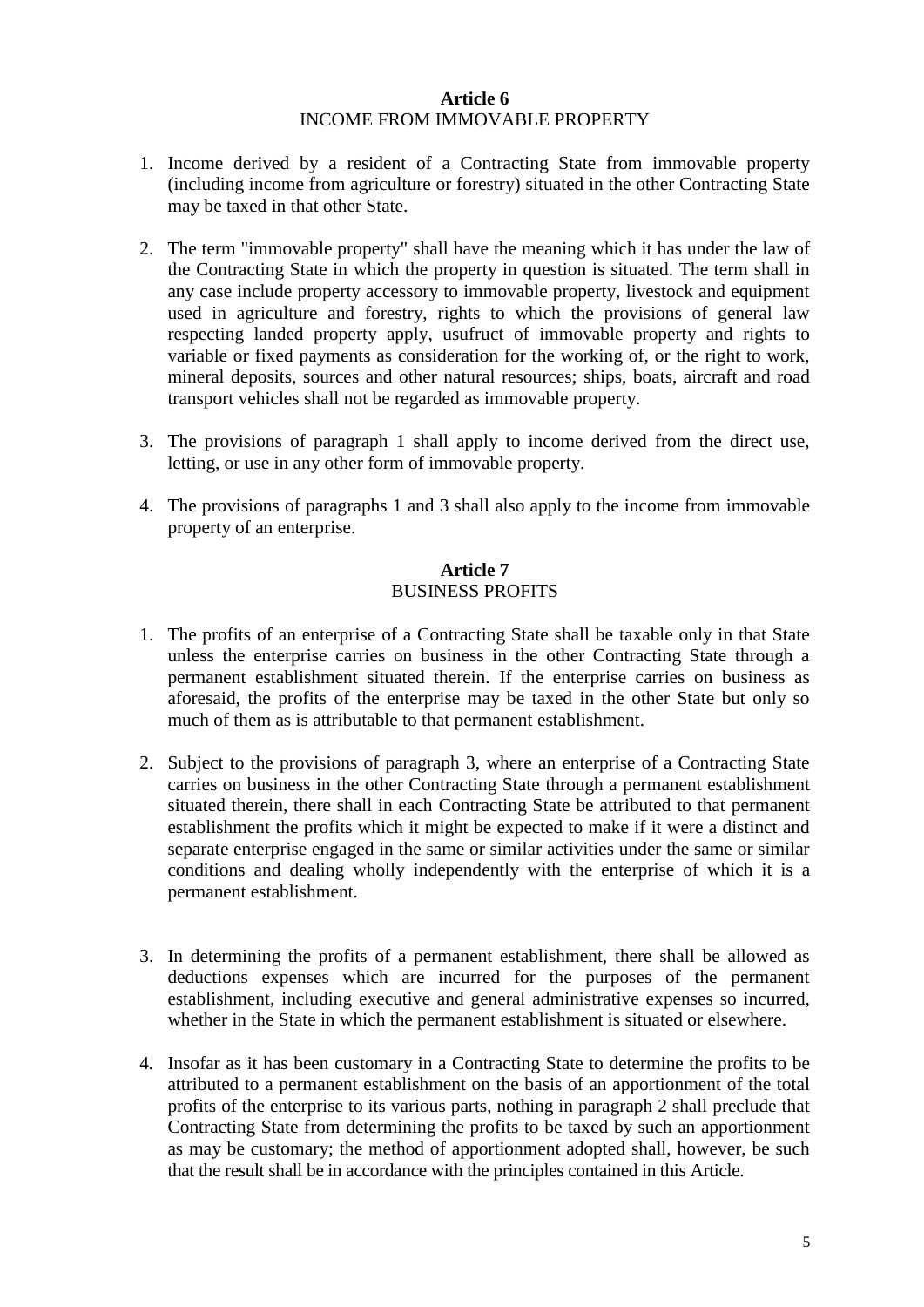- 5. No profits shall be attributed to a permanent establishment by reason of the mere purchase by that permanent establishment of goods or merchandise for the enterprise.
- 6. For the purposes of the preceding paragraphs, the profits to be attributed to the permanent establishment shall be determined by the same method year by year unless there is good and sufficient reason to the contrary.
- 7. Where profits include items of income which are dealt with separately in other Articles of this Agreement, then the provisions of those Articles shall not be affected by the provisions of this Article.

### **Article 8** INTERNATIONAL TRAFFIC

- 1. Profits of an enterprise of a Contracting State from the operation of ships, boats, aircraft or road transport vehicles in international traffic shall be taxable only in the Contracting State in which the place of effective management of the enterprise is situated.
- 2. If the place of effective management of a shipping enterprise or of an inland waterways transport enterprise is aboard a ship or boat, then it shall be deemed to be situated in the Contracting State in which the home harbor of the ship or boat is situated, or, if there is no such home harbor, in the Contracting State of which the operator of the ship or boat is a resident.
- 3. The provisions of paragraph 1 shall also apply to profits from the participation in a pool, a joint business or an international operating agency.

### **Article 9** ASSOCIATED ENTERPRISES

- 1. Where
	- a) an enterprise of a Contracting State participates directly or indirectly in the management, control or capital of an enterprise of the other Contracting State, or
	- b) the same persons participate directly or indirectly in the management, control or capital of an enterprise of a Contracting State and an enterprise of the other Contracting State,

and in either case conditions are made or imposed between the two enterprises in their commercial or financial relations which differ from those which would be made between independent enterprises, then any profits which would, but for those conditions, have accrued to one of the enterprises, but, by reason of those conditions, have not so accrued, may be included in the profits of that enterprise and taxed accordingly.

2. Where a Contracting State includes in the profits of an enterprise of that State - and taxes accordingly - profits on which an enterprise of the other Contracting State has been charged to tax in that other State and the profits so included are profits which would have accrued to the enterprise of the first-mentioned State if the conditions made between the two enterprises had been those which would have been made between independent enterprises, then that other State shall make an appropriate adjustment to the amount of the tax charged therein on those profits. In determining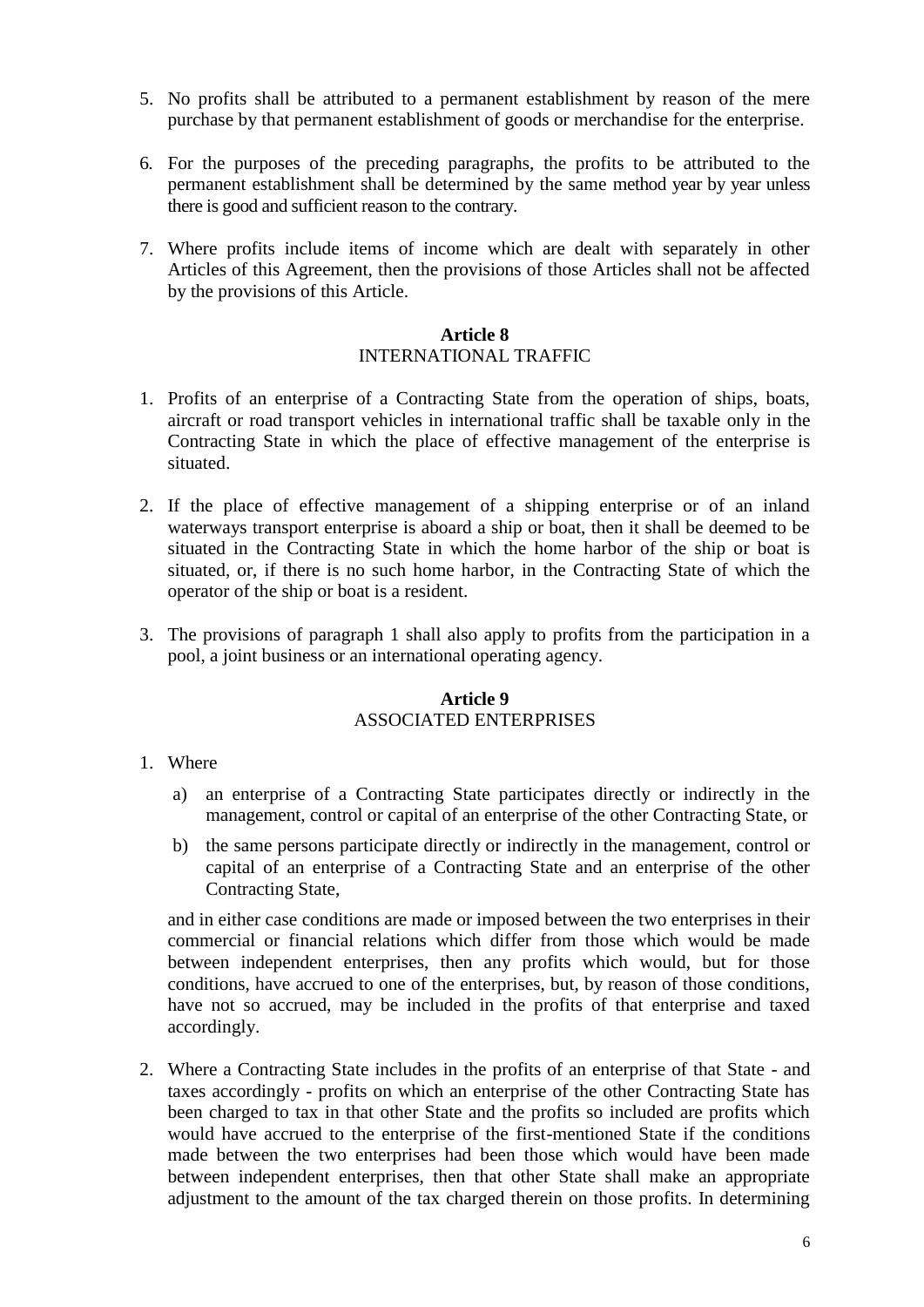such adjustment, due regard shall be had to the other provisions of this Agreement and the competent authorities of the Contracting States shall if necessary consult each other.

# **Article 10** DIVIDENDS

- 1. Dividends paid by a company which is a resident of a Contracting State to a resident of the other Contracting State may be taxed in that other State.
- 2. a) However, such dividends may also be taxed in the Contracting State of which the company paying the dividends is a resident and according to the laws of that State, but if the beneficial owner of the dividends is a resident of the other Contracting State, the tax so charged shall not exceed 10 per cent of the gross amount of the dividends.
	- b) Notwithstanding the provisions of the sub-paragraph a), the Contracting State of which the company paying the dividends is a resident shall exempt from tax the dividends paid by that company to a company the capital of which is wholly or partly divided into shares, as long as:

(i) the beneficial owner of the dividends is a resident of the other Contracting State; and

- (ii) it holds, directly or indirectly, at lest 25 per cent of the capital of the company paying the dividends for, at least, two years before the date of such payment; and
- (iii) such dividends are not liable to profit tax in the other Contracting State.

The competent authorities of the Contracting States shall by mutual agreement settle the mode of application of these limitations.

This paragraph shall not affect the taxation of the company in respect of the profits out of which the dividends are paid.

- 3. The term "dividends" as used in this Article means income from shares, founder's shares or other rights, not being debt-claims, participating in profits, as well as income from other corporate rights which is subjected to the same taxation treatment as income from shares by the laws of the State of which the company making the distribution is a resident.
- 4. The provisions of paragraphs 1 and 2 shall not apply if the beneficial owner of the dividends, being a resident of a Contracting State, carries on business in the other Contracting State of which the company paying the dividends is a resident, through a permanent establishment situated therein, and the holding in respect of which the dividends are paid is effectively connected with such permanent establishment. In such case the provisions of Article 7 shall apply.
- 5. Where a company which is a resident of a Contracting State derives profits or income from the other Contracting State, that other State may not impose any tax on the dividends paid by the company, except insofar as such dividends are paid to a resident of that other State or insofar as the holding in respect of which the dividends are paid is effectively connected with a permanent establishment situated in that other State, nor subject the company's undistributed profits to a tax on the company's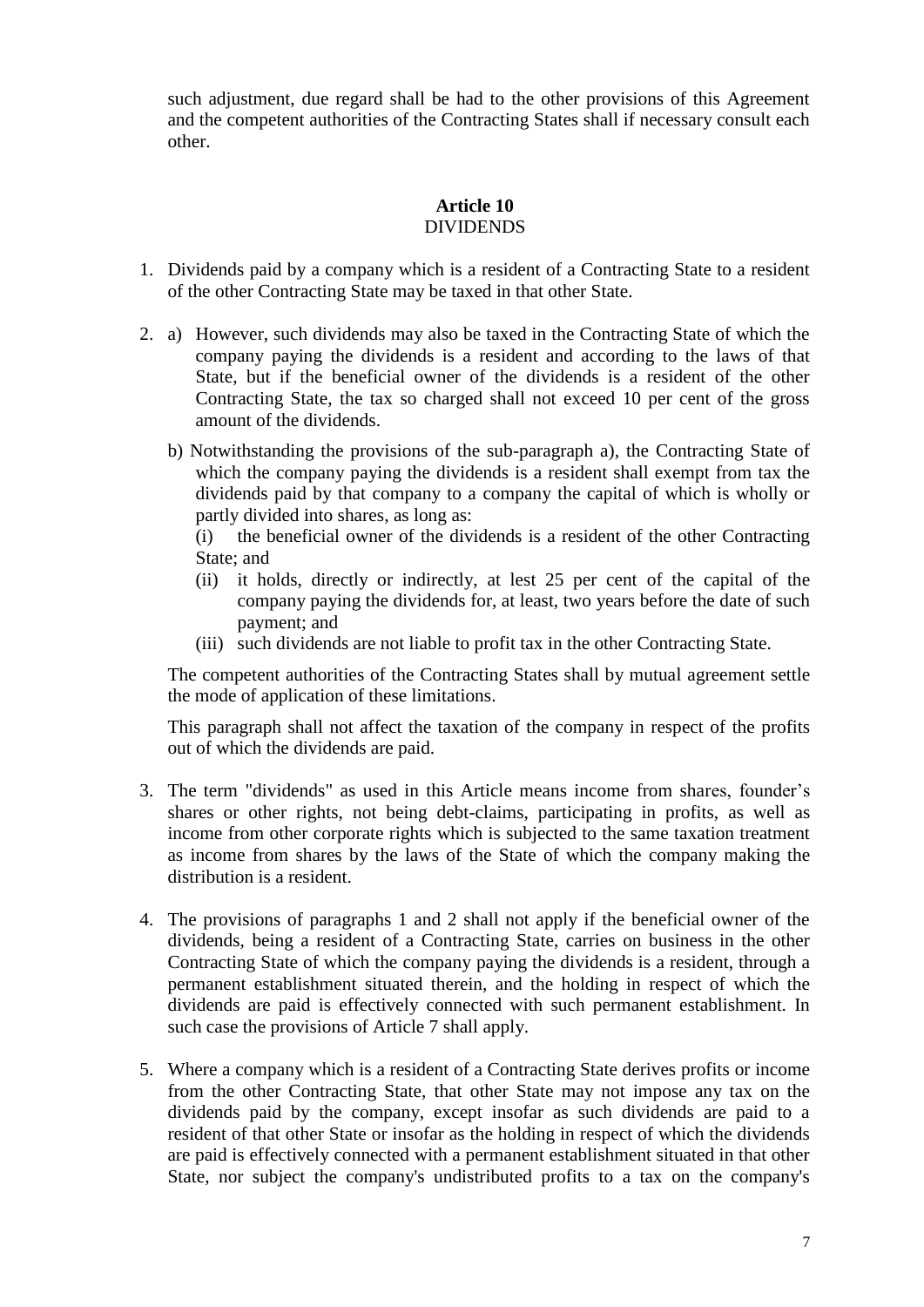undistributed profits, even if the dividends paid or the undistributed profits consist wholly or partly of profits or income arising in such other State.

# **Article 11** INTEREST

- 1. Interest arising in a Contracting State and paid to a resident of the other Contracting State may be taxed in that other State.
- 2. However, such interest may also be taxed in the Contracting State in which it arises and according to the laws of that State, but if the beneficial owner of the interest is a resident of the other Contracting State, the tax so charged shall not exceed 10 per cent of the gross amount of the interest.

The competent authorities of the Contracting States shall by mutual agreement settle the mode of application of this limitation.

- 3. The term "interest" as used in this Article means income from debt-claims of every kind, whether or not secured by mortgage and whether or not carrying a right to participate in the debtor's profits, and in particular, income from government securities and income from bonds or debentures, including premiums and prizes attaching to such securities, bonds or debentures. Penalty charges for late payment shall not be regarded as interest for the purpose of this Article.
- 4. The provisions of paragraphs 1 and 2 shall not apply if the beneficial owner of the interest, being a resident of a Contracting State, carries on business in the other Contracting State in which the interest arises, through a permanent establishment situated therein, and the debt-claim in respect of which the interest is paid is effectively connected with such permanent establishment. In such case the provisions of Article 7 shall apply.
- 5. Interest shall be deemed to arise in a Contracting State when the payer is a resident of that State. Where, however, the person paying the interest, whether he is a resident of a Contracting State or not, has in a Contracting State a permanent establishment in connection with which the indebtedness on which the interest is paid was incurred, and such interest is borne by such permanent establishment, then such interest shall be deemed to arise in the State in which the permanent establishment is situated.
- 6. Where, by reason of a special relationship between the payer and the beneficial owner or between both of them and some other person, the amount of the interest, having regard to the debt-claim for which it is paid, exceeds the amount which would have been agreed upon by the payer and the beneficial owner in the absence of such relationship, the provisions of this Article shall apply only to the last-mentioned amount. In such case, the excess part of the payments shall remain taxable according to the laws of each Contracting State, due regard being had to the other provisions of this Agreement.

# **Article 12** ROYALTIES

1. Royalties arising in a Contracting State and beneficially owned by a resident of the other Contracting State may be taxed in that other State.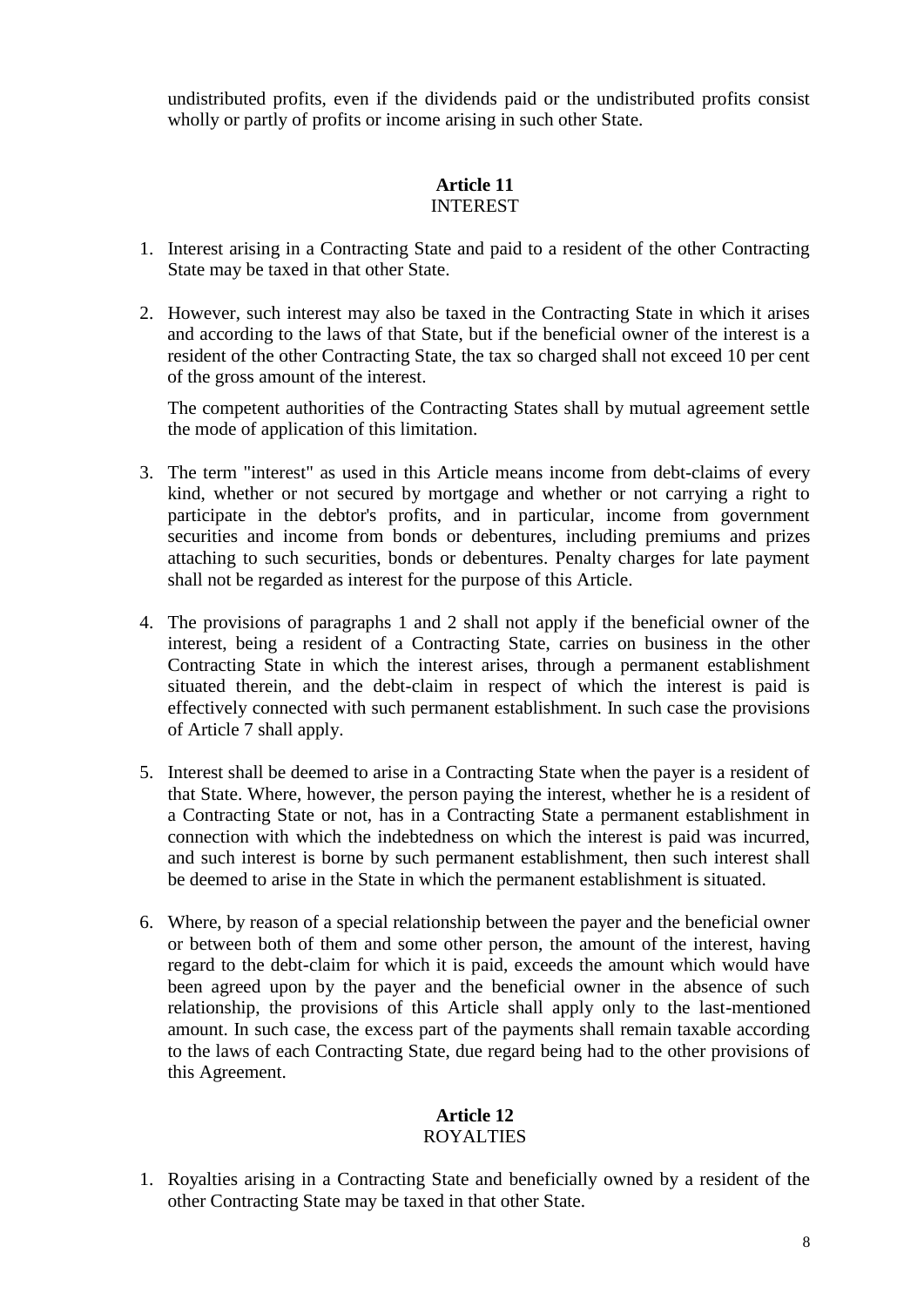- 2. However, such royalties may also be taxed in the Contracting State in which it arises and according to the laws of that State, but if the beneficial owner of the royalties is a resident of the other Contracting State, the tax so charged shall not exceed 5 per cent of the gross amount of the royalties. The competent authorities of the Contracting States shall by mutual agreement settle the mode of application of this limitation.
- 3. The term "royalties" as used in this Article means payments of any kind received as a consideration for the use of, or the right to use, any copyright of literary, artistic or scientific work including cinematographic films or films or tapes used for radio or television broadcasting, any patent, trade mark, design or model, plan, secret formula or process, or for the use of or the right to use, industrial, commercial, or scientific equipment, or for information concerning industrial, commercial or scientific experience.
- 4. The provisions of paragraphs 1 and 2 shall not apply if the beneficial owner of the royalties, being a resident of a Contracting State, carries on business in the other Contracting State in which the royalties arise, through a permanent establishment situated therein, and the right or property in respect of which the royalties are paid is effectively connected with such permanent establishment. In such case the provisions of Article 7 shall apply.
- 5. Royalties shall be deemed to arise in a Contracting State when the payer is a resident of that Contacting State. Where, however, the person paying the royalties, whether he is a resident of a Contracting State or not, has in a Contacting State a permanent establishment in connection with which the liability to pay the royalties was incurred, and such royalties are borne by such permanent establishment, then such royalties shall be deemed to arise in the Contracting State in which the permanent establishment is situated.
- 6. Where, by reason of a special relationship between the payer and the beneficial owner or between both of them and some other person, the amount of the royalties, having regard to the use, right or information for which they are paid, exceeds the amount which would have been agreed upon by the payer and the beneficial owner in the absence of such relationship, the provisions of this Article shall apply only to the lastmentioned amount. In such case, the excess part of the payments shall remain taxable according to the laws of each Contracting State, due regard being had to the other provisions of this Agreement.

# **Article 13** CAPITAL GAINS

- 1. Gains derived by a resident of a Contracting State from the alienation of immovable property referred to in Article 6 and situated in the other Contracting State may be taxed in that other State.
- 2. Gains from the alienation of movable property forming part of the business property of a permanent establishment which an enterprise of a Contracting State has in the other Contracting State, including such gains from the alienation of such a permanent establishment (alone or with the whole enterprise), may be taxed in that other State.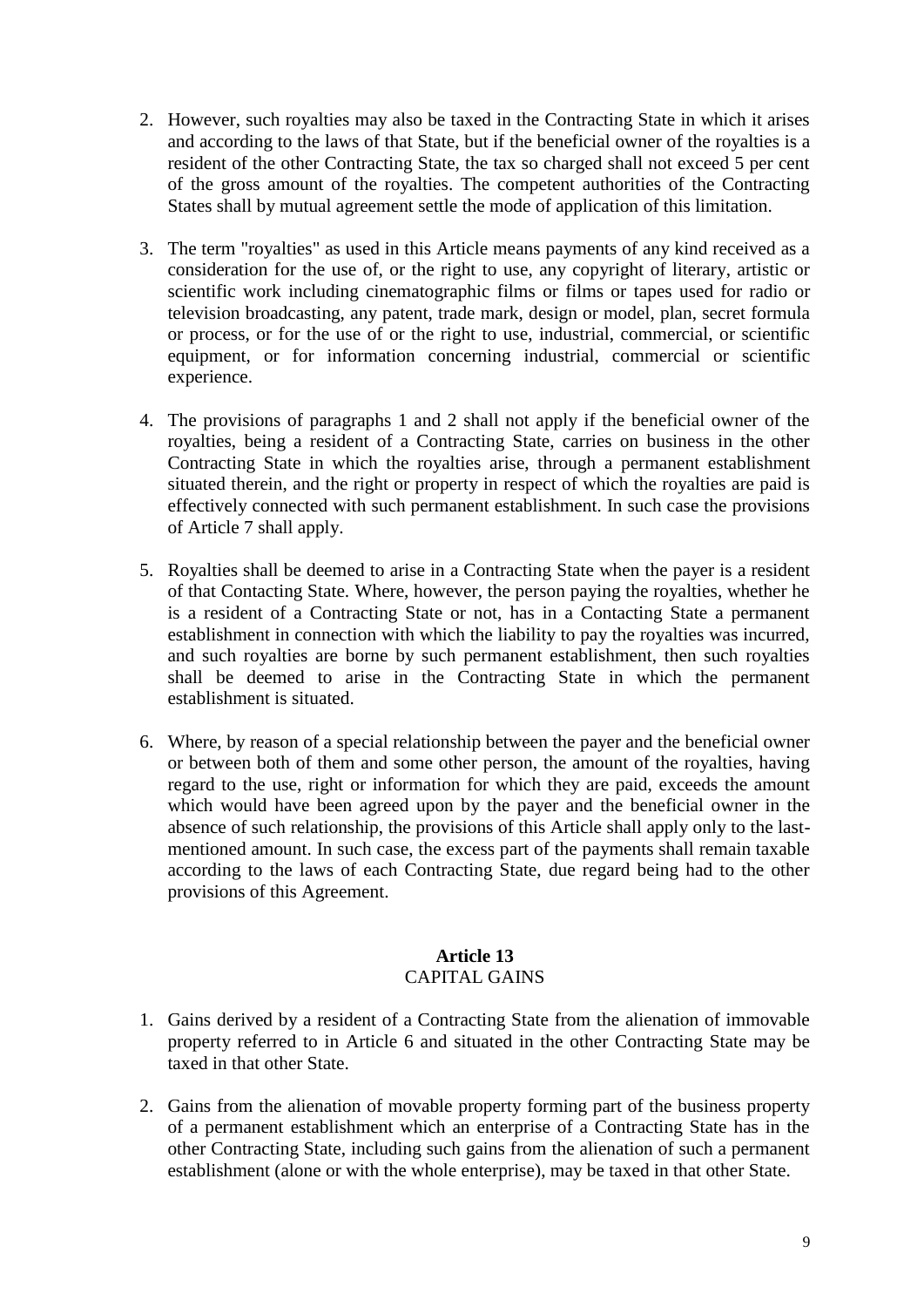- 3. Gains from the alienation of ships, boats, aircraft or road transport vehicles operated in international traffic, or movable property pertaining to the operation of such ships, aircraft, road transport vehicles or boats, shall be taxable only in the Contracting State in which the place of effective management of the enterprise is situated.
- 4. Gains derived by a resident of a Contracting State from the alienation of a shares deriving more than 50 per cent of their value directly or indirectly from immovable property situated in the other Contracting State may be tax in that other State.
- 5. Gains from the alienation of any property other than that referred to in paragraphs 1, 2, 3 and 4, shall be taxable only in the Contracting State of which the alienator is a resident.

### **Article 14** INCOME FROM EMPLOYMENT

- 1. Subject to the provisions of Articles 15, 17 and 18, salaries, wages and other similar remuneration derived by a resident of a Contracting State in respect of an employment shall be taxable only in that State unless the employment is exercised in the other Contracting State. If the employment is so exercised, such remuneration as is derived therefrom may be taxed in that other State.
- 2. Notwithstanding the provisions of paragraph 1, remuneration derived by a resident of a Contracting State in respect of an employment exercised in the other Contracting State shall be taxable only in the first-mentioned State if:
	- a) the recipient is present in the other State for a period or periods not exceeding in the aggregate 183 days in any twelve month period commencing or ending in the fiscal year concerned, and
	- b) the remuneration is paid by, or on behalf of, an employer who is not a resident of the other State, and
	- c) the remuneration is not borne by a permanent establishment which the employer has in the other State.
- 3. Notwithstanding the preceding provisions of this Article, remuneration derived in respect of an employment exercised aboard a ship, boats**,** aircraft or road transport vehicle operated in international traffic, may be taxed in the Contracting State in which the place of effective management of the enterprise is situated.

# **Article 15** DIRECTORS' FEES

Directors' fees and other similar payments derived by a resident of a Contracting State in his capacity as a member of the board of directors or the supervisory board of a company which is a resident of the other Contracting State may be taxed in that other State.

### **Article 16** ARTISTES AND SPORTSPERSONS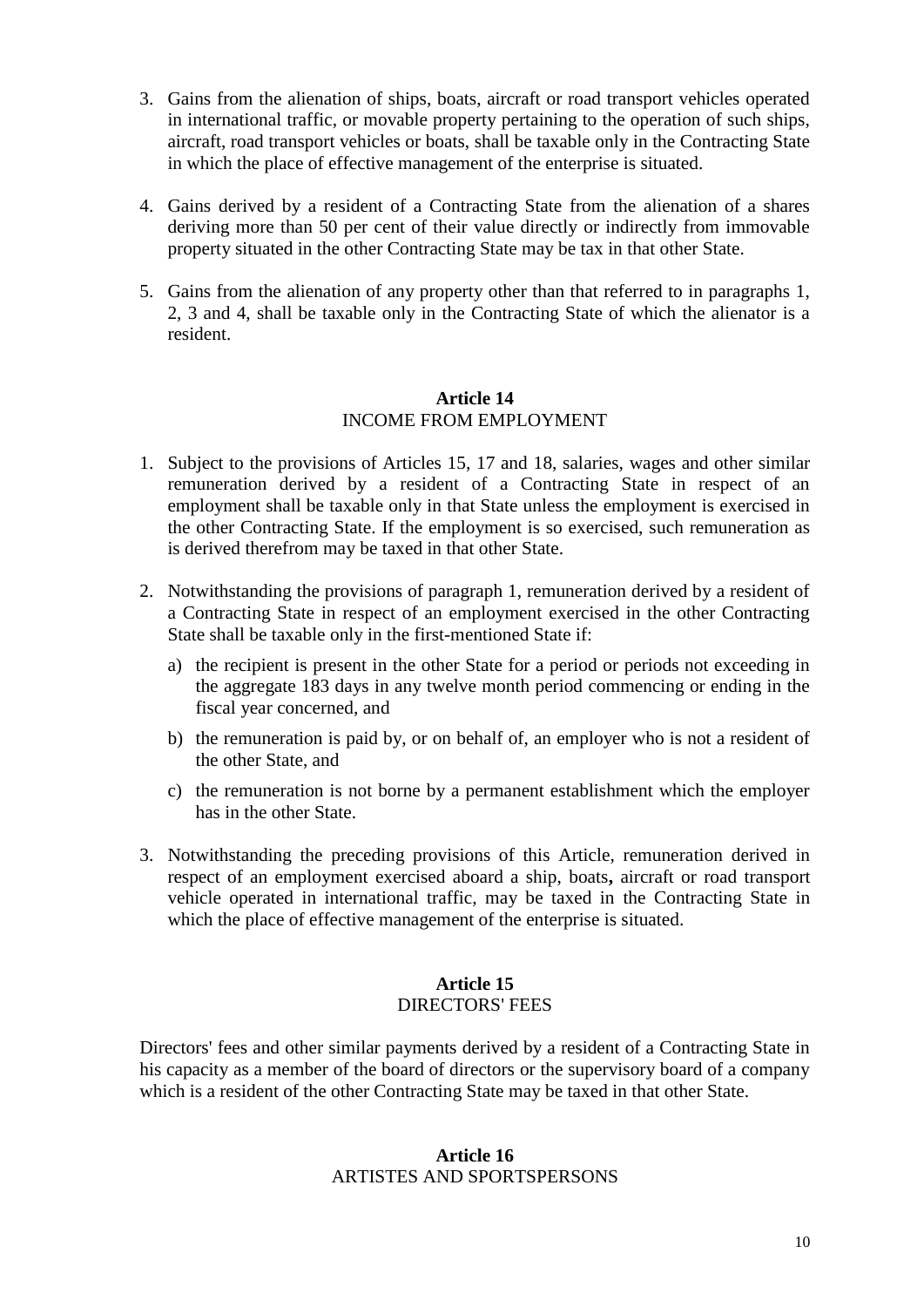- 1. Notwithstanding the provisions of Articles 7 and 14, income derived by a resident of a Contracting State as an entertainer, such as a theatre, motion picture, radio or television artiste, or a musician, or as a sportsperson, from his personal activities as such exercised in the other Contracting State, may be taxed in that other State.
- 2. Where income in respect of personal activities exercised by an entertainer or a sportsperson in his capacity as such accrues not to the entertainer or sportsperson himself but to another person, that income may, notwithstanding the provisions of Articles 7 and 14, be taxed in the Contracting State in which the activities of the entertainer or sportsperson are exercised.
- 3. The provisions of paragraphs 1 and 2 shall not apply to income derived from activities exercised in a Contracting State by an entertainer or a sportsperson if the visit to that State is wholly or mainly supported by public funds of one or both of the Contracting States or local authorities thereof. In such case, the income shall be taxable only in the Contracting State of which the entertainer or sportsperson is a resident.

# **Article 17**

# **PENSIONS**

Subject to the provisions of paragraph 2 of Article 18, pensions and other similar remuneration paid to a resident of a Contracting State in consideration of past employment shall be taxable only in that State.

# **Article 18** GOVERNMENT SERVICE

- 1. a) Salaries, wages and other similar remuneration, other than a pension, paid by a Contracting State or a local authority thereof to an individual in respect of services rendered to that State or authority shall be taxable only in that State.
	- b) However, such salaries, wages and other similar remuneration shall be taxable only in the other Contracting State if the services are rendered in that State and the individual is a resident of that State who:
		- (i) is a national of that State; or
		- (ii) did not become a resident of that State solely for the purpose of rendering the services.
- 2. a) Notwithstanding the provisions of paragraph 1, pensions and other similar remuneration paid by, or out of funds created by, a Contracting State or a local authority thereof to an individual in respect of services rendered to that State or authority shall be taxable only in that State.
	- b) However, such pensions or other similar remuneration shall be taxable only in the other Contracting State if the individual is a resident of, and a national of, that State.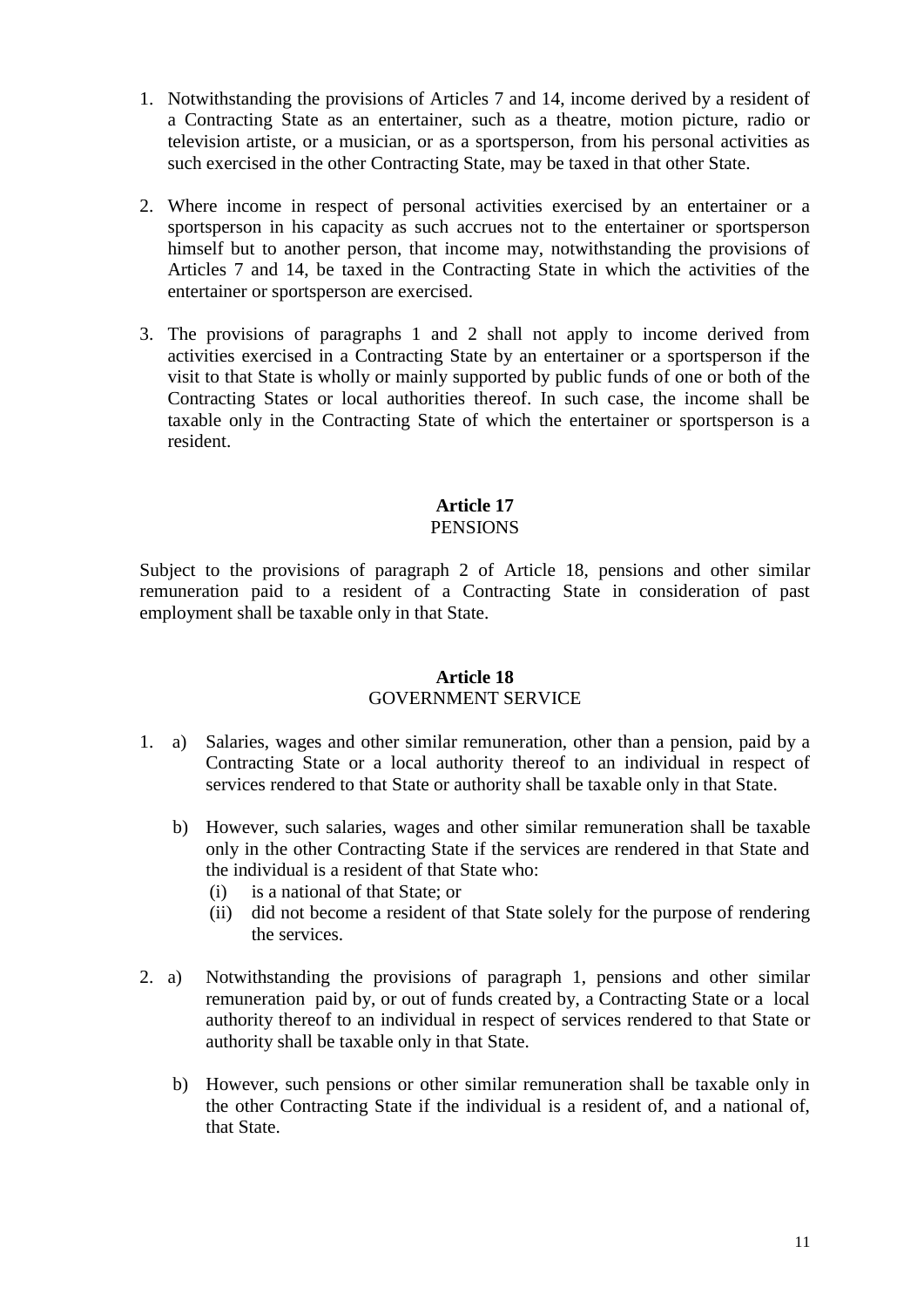3. The provisions of Articles 14, 15, 16 and 17 shall apply to salaries, wages and other similar remuneration, and to pensions in respect of services rendered in connection with a business carried on by a Contracting State or a local authority thereof.

# **Article 19 STUDENTS**

Payments which a student or business apprentice who is or was immediately before visiting a Contracting State a resident of the other Contracting State and who is present in the first-mentioned State solely for the purpose of his education or training receives for the purpose of his maintenance, education or training shall not be taxed in that State, provided that such payments arise from sources outside that State.

# **Article 20** PROFESSORS AND RESEARCHERS

- 1. A resident of a Contracting State who, at the invitation of a university, school or other similar institution, situated in the other Contracting State and recognized by the Government of that other Contracting State, is temporarily present in that other Contracting State solely for the purpose of teaching, or engaging in research, or both, at the educational institution shall, for a period not exceeding two years from the date of his first arrival in that other Contracting State, be exempt from tax in that other Contracting State on his remuneration for such teaching or research.
- 2. No exemption shall be granted under paragraph 1 with respect to any remuneration for research if such research is undertaken not in public interest but for private benefit of a specific person or persons.

# **Article 21** OTHER INCOME

- 1. Items of income of a resident of a Contracting State, wherever arising, not dealt with in the foregoing Articles of this Agreement shall be taxable only in that State.
- 2. The provisions of paragraph 1 shall not apply to income, other than income from immovable property as defined in paragraph 2 of Article 6, if the recipient of such income, being a resident of a Contracting State, carries on business in the other Contracting State through a permanent establishment situated therein and the right or property in respect of which the income is paid is effectively connected with such permanent establishment. In such case the provisions of Article 7 shall apply.
- 3. Notwithstanding the provisions of paragraphs 1 and 2, items of income of a resident of a Contracting State not dealt with in the foregoing articles of this Agreement and arising in the other Contracting State may also be taxed in that other State.

### **Article 22** AVOIDANCE OF DOUBLE TAXATION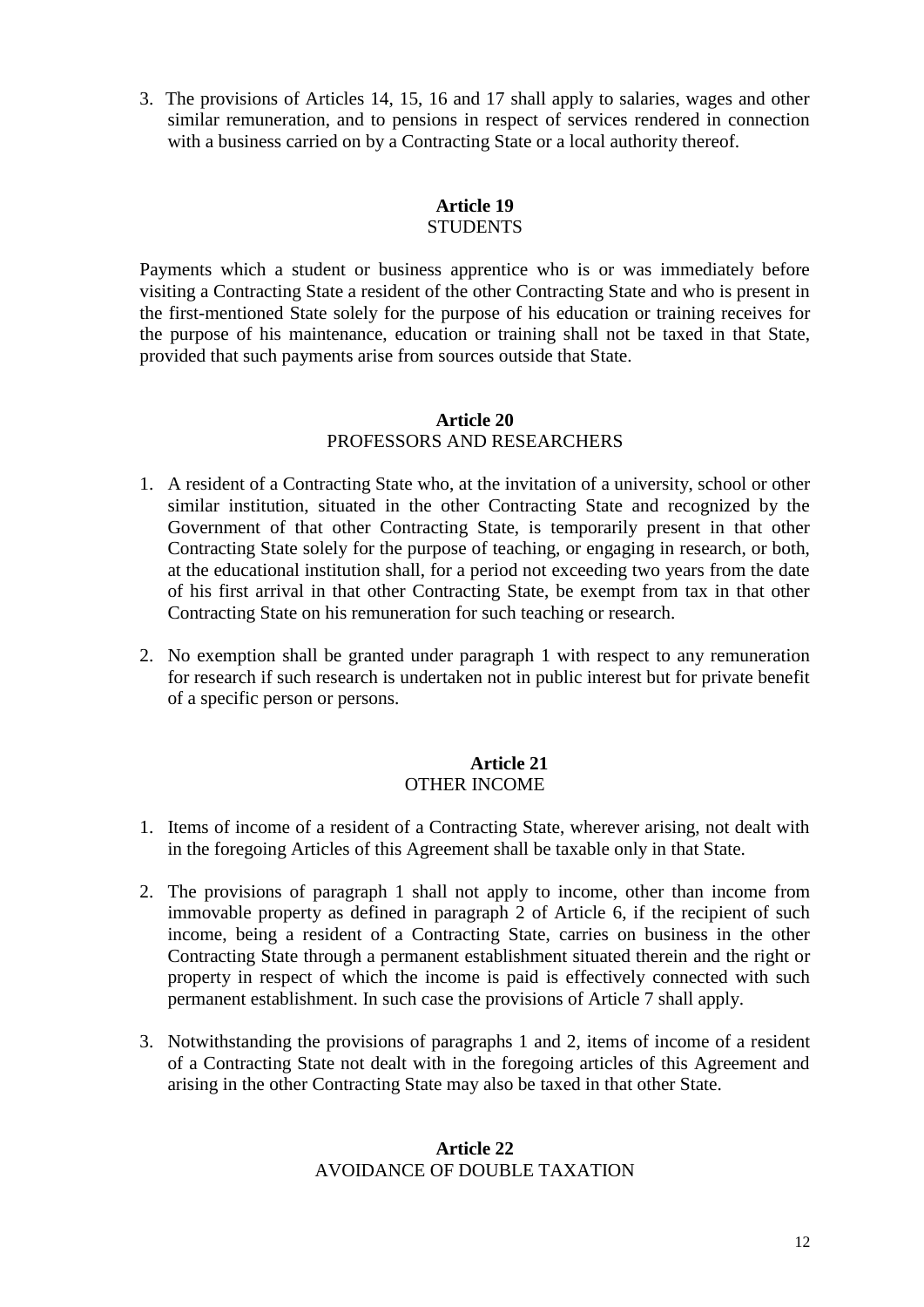1. Where a resident of a Contracting Sate derives income which, in accordance with the provisions of this Agreement, may be taxed in the other Contracting Sate, the first mentioned Sate shall allow as a deduction from the tax on the income of that resident, an amount equal to the income tax paid in that other State.

Such deduction in either case shall not, however, exceed that part of the income tax, as computed before the deduction is given, which is attributable, as the case may be, to the income which may be taxed in that other State.

2. Where in accordance with any provision of the Agreement income derived owned by a resident of a Contracting State is exempt from tax in that State, such State may nevertheless, in calculating the amount of tax on the remaining income of such resident, take into account the exempted income.

# **Article 23** NON-DISCRIMINATION

- 1. Nationals of a Contracting State shall not be subjected in the other Contracting State to any taxation or any requirement connected therewith, which is other or more burdensome than the taxation and connected requirements to which nationals of that other State in the same circumstances, in particular with respect to residence, are or may be subjected. This provision shall, notwithstanding the provisions of Article 1, also apply to persons who are not residents of one or both of the Contracting States.
- 2. Stateless persons who are residents of a Contracting State shall not be subjected in either Contracting State to any taxation or any requirement connected therewith, which is other or more burdensome than the taxation and connected requirements to which nationals of the State concerned in the same circumstances, in particular with respect to residence, are or may be subjected.
- 3. The taxation on a permanent establishment which an enterprise of a Contracting State has in the other Contracting State shall not be less favourably levied in that other State than the taxation levied on enterprises of that other State carrying on the same activities. This provision shall not be construed as obliging a Contracting State to grant to residents of the other Contracting State any personal allowances, reliefs and reductions for taxation purposes on account of civil status or family responsibilities which it grants to its own residents.
- 4. Except where the provisions of paragraph 1 of Article 9, paragraph 6 of Article 11, or paragraph 6 of Article 12, apply, interest, royalties and other disbursements paid by an enterprise of a Contracting State to a resident of the other Contracting State shall, for the purpose of determining the taxable profits of such enterprise, be deductible under the same conditions as if they had been paid to a resident of the first-mentioned State. Similarly, any debts of an enterprise of a Contracting State to a resident of the other Contracting State shall, for the purpose of determining the taxable capital of such enterprise be deductible under the same conditions as if they had been contracted to a resident of the first-mentioned State.
- 5. Enterprises of a Contracting State, the capital of which is wholly or partly owned or controlled, directly or indirectly, by one or more residents of the other Contracting State, shall not be subjected in the first-mentioned State to any taxation or any requirement connected therewith which is other or more burdensome than the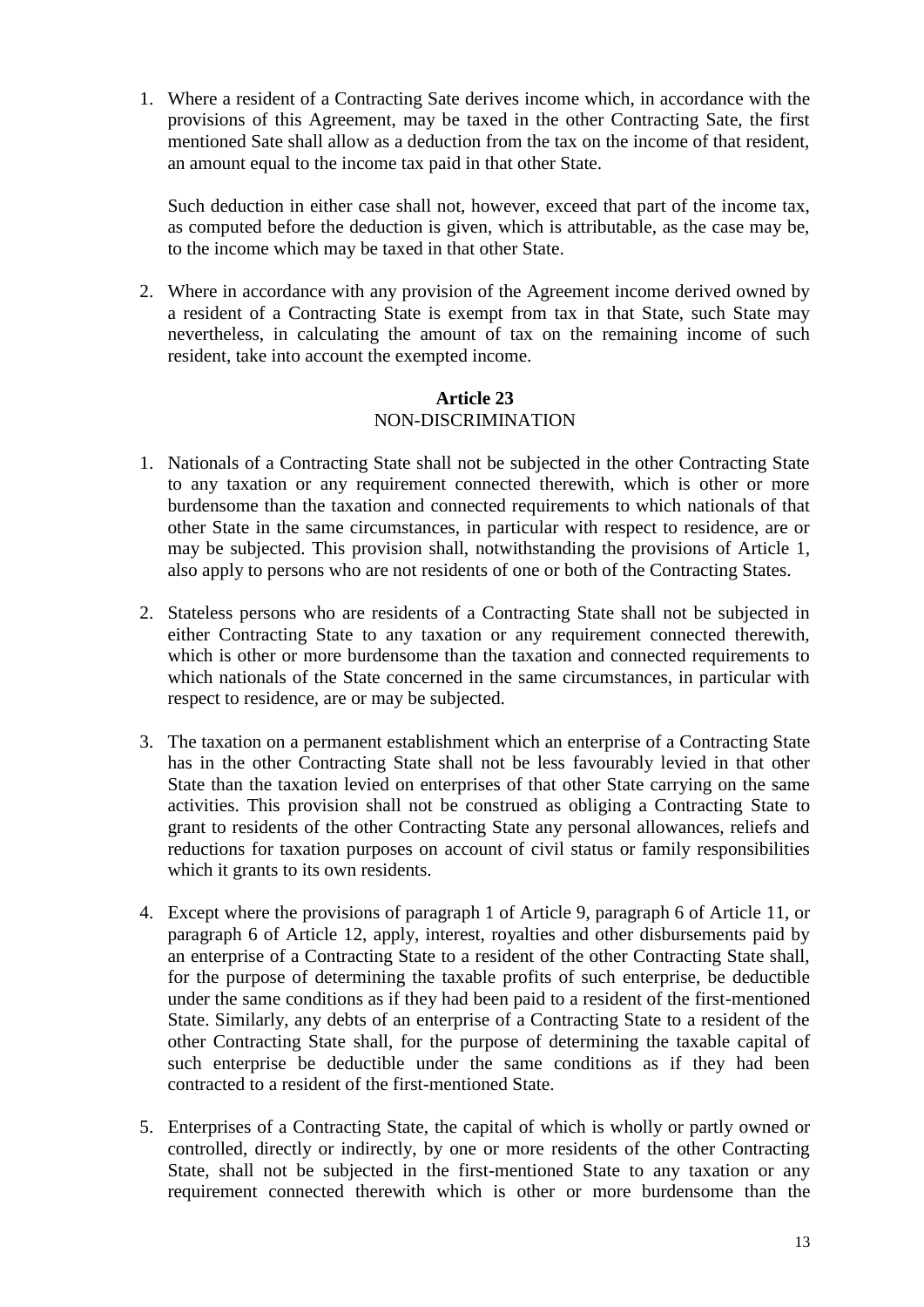taxation and connected requirements to which other similar enterprises of the firstmentioned State are or may be subjected.

6. The provisions of this Article shall, notwithstanding the provisions of Article 2, apply to taxes of every kind and description.

## **Article 24** MUTUAL AGREEMENT PROCEDURE

- 1. Where a person considers that the actions of one or both of the Contracting States result or will result for him in taxation not in accordance with the provisions of this Agreement, he may, irrespective of the remedies provided by the domestic law of those States, present his case to the competent authority of the Contracting State of which he is resident or, if his case comes under paragraph 1 of Article 24, to that of the Contracting State of which he is a national. The case must be presented within three years from the first notification of the action resulting in taxation not in accordance with the provisions of the Agreement.
- 2. The competent authority shall endeavor, if the objection appears to it to be justified and if it is not itself able to arrive at a satisfactory solution, to resolve the case by mutual agreement with the competent authority of the other Contracting State, with a view to the avoidance of taxation which is not in accordance with the Agreement. Any agreement reached shall be implemented notwithstanding any time limits in the domestic law of the Contracting States.
- 3. The competent authorities of the Contracting States shall endeavor to resolve by mutual agreement any difficulties or doubts arising as to the interpretation or application of the Agreement. They may also consult together for the elimination of double taxation in cases not provided for in the Agreement.
- 4. The competent authorities of the Contracting States may communicate with each other directly, including through a joint commission consisting of themselves or their representatives, for the purpose of reaching an agreement in the sense of the preceding paragraphs.

### **Article 25** EXCHANGE OF INFORMATION

- 1. The competent authorities of the Contracting States shall exchange such information as is foreseeably relevant for carrying out the provisions of this Agreement or to the administration or enforcement of the domestic laws concerning taxes of every kind and description imposed on behalf of the Contracting States or of their local authorities insofar as the taxation thereunder is not contrary to the Agreement. The exchange of information is not restricted by Articles 1 and 2.
- 2. Any information received under paragraph 1 by a Contracting State shall be treated as secret in the same manner as information obtained under the domestic laws of that State and shall be disclosed only to persons or authorities (including courts and administrative bodies) concerned with the assessment or collection of, the enforcement or prosecution in respect of, or the determination of appeals in relation to the taxes referred to in paragraph 1, or the oversight of the above. Such persons or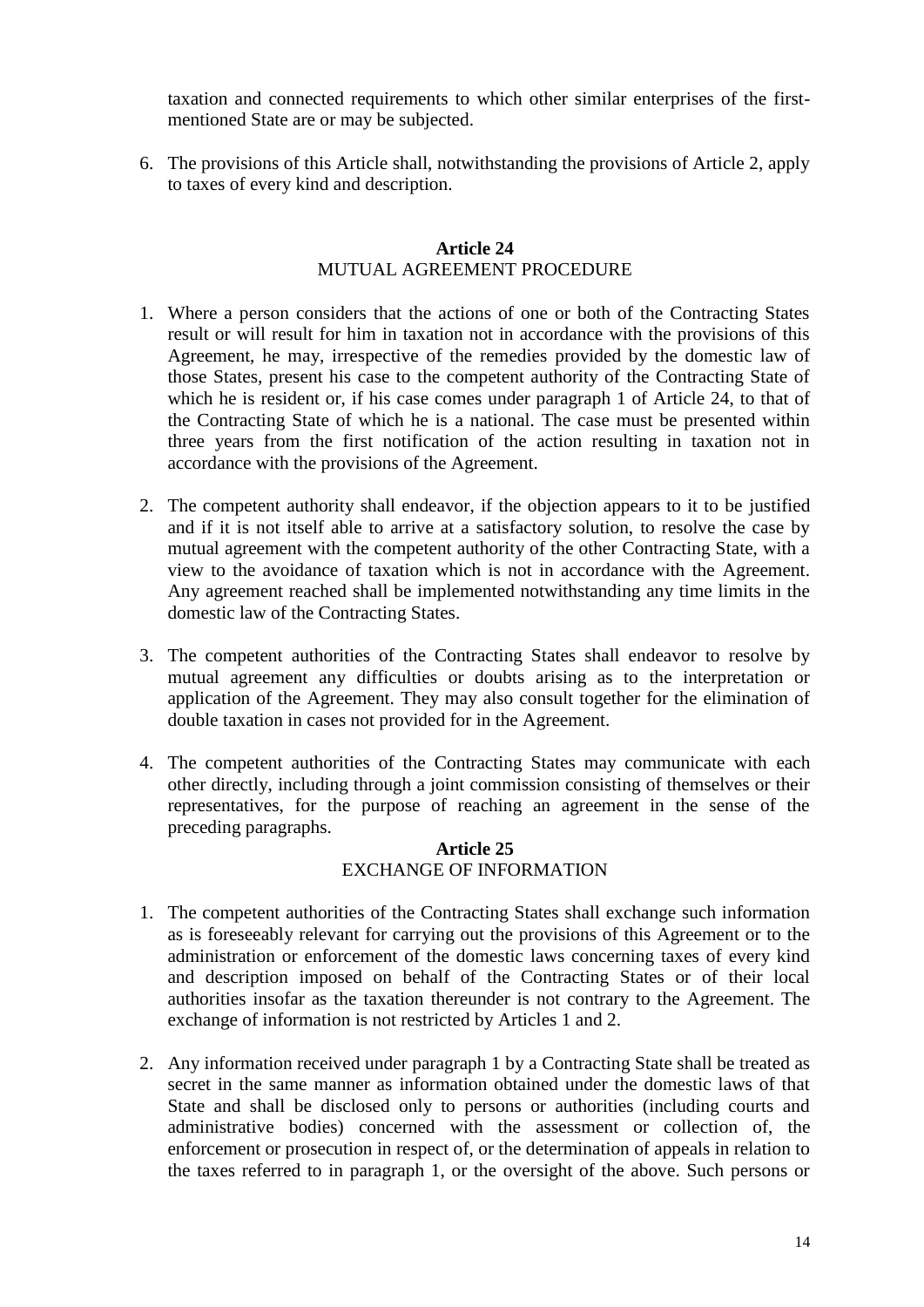authorities shall use the information only for such purposes. They may disclose the information in public court proceedings or in judicial decisions.

- 3. In no case shall the provisions of paragraphs 1 and 2 be construed so as to impose on a Contracting State the obligation:
	- a) to carry out administrative measures at variance with the laws and administrative practice of that or of the other Contracting State;
	- b) to supply information which is not obtainable under the laws or in the normal course of the administration of that or the other Contracting State;
	- c) to supply information which would disclose any trade, business, industrial, commercial or professional secret or trade process, or information, the disclosure of which would be contrary to public policy (ordre public).
- 4. If information is requested by a Contracting State in accordance with this Article, the other Contracting State shall use its information gathering measures to obtain the requested information, even though that other State may not need such information for its own tax purposes. The obligation contained in the preceding sentence is subject to the limitations of paragraph 3 but in no case shall such limitations be construed to permit a Contracting State to decline to supply information solely because it has no domestic interest in such information.
- 5. In no case shall the provisions of paragraph 3 be construed to permit a Contracting State to decline to supply information solely because the information is held by a bank, other financial institution, nominee or person acting in an agency or a fiduciary capacity or because it relates to ownership interests in a person.

### **Article 26**

### MEMBERS OF DIPLOMATIC MISSIONS AND CONSULAR POSTS

Nothing in this Agreement shall affect the fiscal privileges of members of diplomatic missions or consular posts under the general rules of international law or under the provisions of special agreements.

### **Article 27** ENTRY INTO FORCE

This Agreement shall enter into force 30 days after the date of receipt of the latter notification through diplomatic channels by which one Contracting State notifies the other that its internal procedures for the entry into force of this Agreement have been completed.

This Agreement shall have effect in both Contracting States:

- a) in respect of taxes withheld on source, on income derived on or after the first day of January in the calendar year next following the year in which this Agreement enters into force;
- b) in respect of other taxes on income, for taxes chargeable for any tax year beginning on or after the first day of January in the calendar year next following the year in which the Agreement enters into force.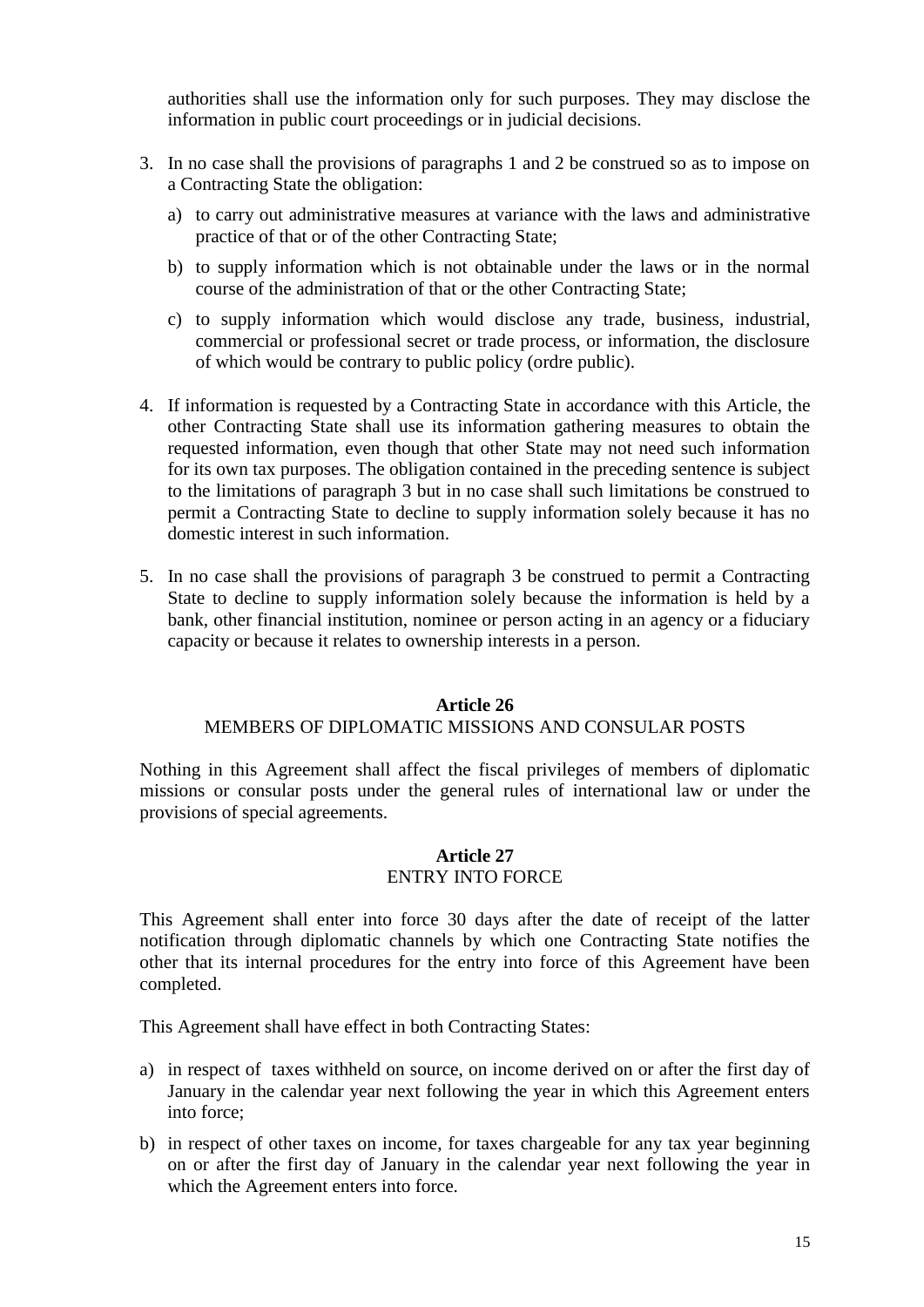# **Article 28 TERMINATION**

This Agreement shall remain in force until one of the Contracting States gives written notice of its intention to terminate the Agreement to the other Contracting State through diplomatic channels, on or before the 30 day of June in any calendar year after the expiration of a period of five years from the date of its entry into force.

In such event this Agreement shall cease to have effect:

- a) in respect of taxes withheld at source, on income derived on or after the first day of January in the calendar year next following the year in which the notice of termination has been given;
- b) in respect of other taxes on income, for taxes chargeable for any tax year beginning on or after the first day of January in the calendar year next following the year in which the notice of termination has been given.

IN WITNESS WHEREOF the undersigned, duly authorized thereto, have signed this Agreement.

Done at Yerevan, on 22 May 2009 in two originals, in the Armenian, Croatian and English languages, all texts being equally authentic. In case of any divergence of interpretation, the English text shall prevail.